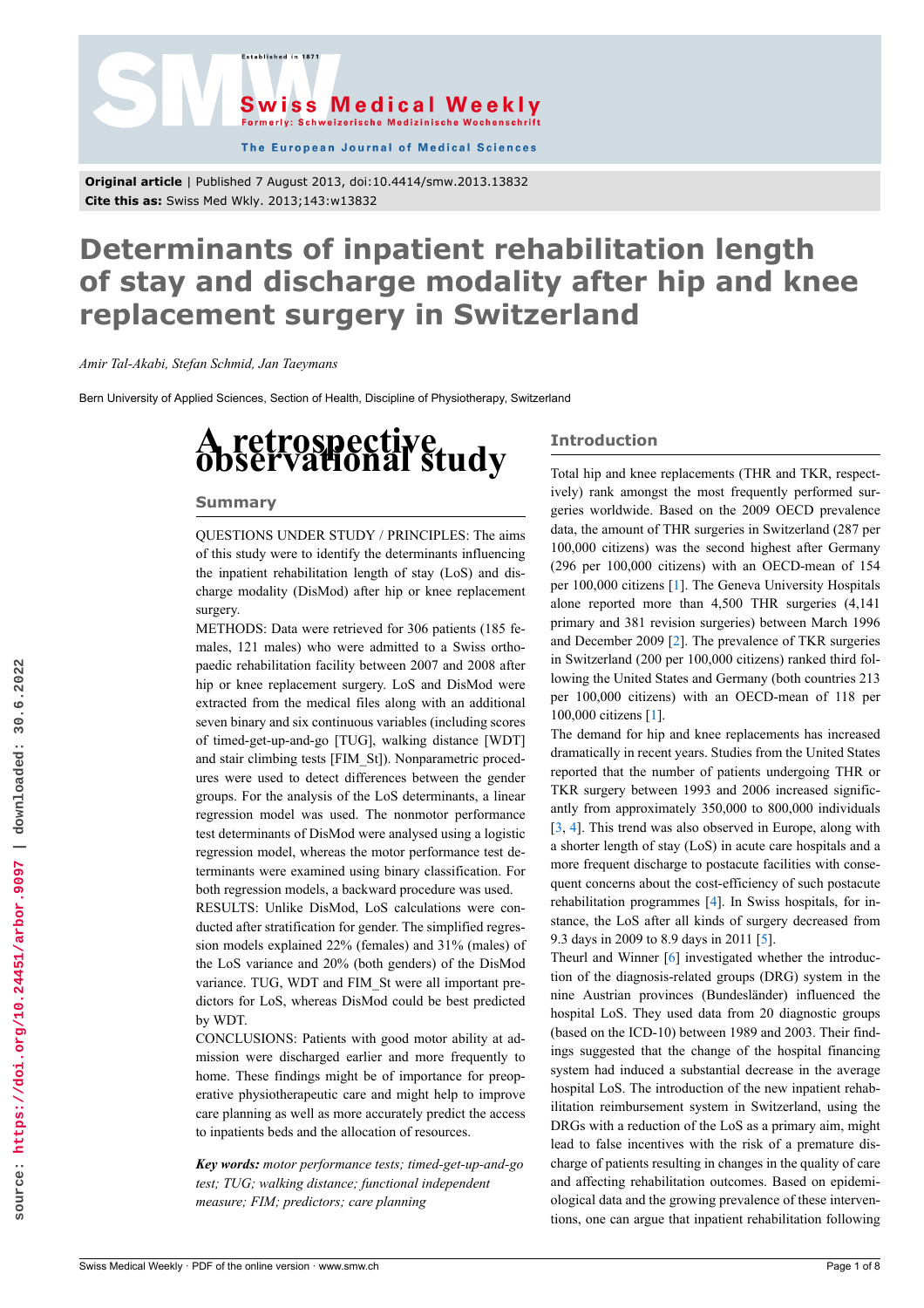THR/TKR surgery will further increase. If rehabilitation should be financed by case-based reimbursement, a quality insurance programme would be needed and the question of LoS and discharge modality (i.e. discharge to home or discharge to other rehabilitation facility) following inpatient rehabilitation should be investigated. It is expected that due to economical restrictions, rehabilitation programmes have to start early after surgery and the inpatient programmes' duration has to be kept as short as possible.

In order to better plan and optimise the management of an inpatient rehabilitation regimen for patients following lower extremity surgery, a deeper understanding of the determinants influencing the LoS and the discharge modality is required. An identification of these determinants could improve the rehabilitation processes as well as the quality of care through an improved care planning and a more effective allocation of resources. For example, when a patient entering the rehabilitation facility following THR/ TKR surgery showed characteristics that might predict a longer duration of stay, the facility management as well as the rehabilitation and care teams could anticipate more accurately and better plan access to inpatient beds or resource allocation such as staffing [[7](#page-5-6)].

Some authors have evaluated factors that influence inpatient rehabilitation LoS after primary or revision THR. For instance, Yeung et al. [[8](#page-5-7)] investigated LoS of 275 inpatients following revision THR. The mean age in their study was 69 years with 62% female patients and the mean LoS was 29.6 days. Interestingly, the authors found statistically significant predictors for a longer LoS such as a low Functional Independence Measure (FIM) score at admission, female sex, revision of only the femoral component, two or more prior lower limb surgeries and two or more hip revisions. Walker et al. [[9](#page-5-8)] found the same average LoS (10.5 days) for primary and revision THR patients whereas Vincent et al. [\[10](#page-5-9)] observed shorter LoS in primary (10 days) than in revision patients (13.1 days) and the longest LoS in patients aged more than 70 years. In addition, the authors found shorter LoS in primary compared to revision TKR patients. Other authors claimed that discharge destination for TKR patients depends on several different factors, including age, number of co-morbidities, post-operative functional ability, availability of home help, surgeon's habits and patient's wishes [\[11](#page-5-10)[–13](#page-5-11)]. However, these findings were rejected by Dauty et al.  $[14]$  $[14]$ , who doubted the predictability of such factors alone.

The aims of this study were to identify the determinants influencing the inpatient rehabilitation length of stay (LoS) and discharge modality (DisMod) following THR or TKR surgery. Identifying such determinants might help to improve the availability of inpatient beds, and improve the allocation of resources as well as the rehabilitation outcomes.

# **Patients and methods**

# **Data retrieval**

For this retrospective observational study, data were retrieved for all the 458 patients who were admitted to an orthopaedic rehabilitation facility in the German-speaking part of Switzerland between April 2007 and May 2008 fol-

lowing lower extremity surgery. To reduce the risk of bias when comparing different subgroups, however, the study was based only on patients following elective or traumarelated total or partial knee and hip replacement surgeries, leaving a study population of 306 patients.

As a standard procedure within 24 hours of admission to the rehabilitation facility, all patients were examined by trained physiotherapists. This included the following motor performance tests: timed-get-up-and-go test (TUG) [[15\]](#page-5-13), walking distance test (WDT) and item M (stairs) of the functional independence measures test (FIM St) [[16\]](#page-5-14). In addition, patients were screened for additional gait disorders (AGD). For the TUG, the time (in seconds) that the patients needed to stand up from a chair, walk three metres, turn around, walk back to the chair and sit back down on the chair was measured. Hence, the lower the score, the better the patients performed in the test. For the WDT, the patients were instructed to walk as far as possible without stopping and without time limitation but not longer than one 20-minute physiotherapy session, whereby the distance (in metres) was measured. Hence, the longer the distance, the better the patients performed in this test. Distances of over 400 m were defined as "unlimited distance" and the test was stopped. The FIM\_St test was scored from one to seven, with higher scores representing a more independent ability to climb the stairs.

All other clinical parameters were extracted from the patients' medical files (see tables 1 and 2 below).

**Ethics approval:** The local ethics commission did not require a review of the study protocol.

#### **Data analysis**

All statistical calculations were conducted using SPSS 20 (IBM Corp., Armonk, NY, USA). The Kolmogorov-Smirnov goodness-of–fit test revealed statistically significant skewness for the continuous variables ( $p \le 0.01$ ) and therefore the continuous variables were log-transformed before imputation in further analyses.

Nonparametric descriptive statistics and frequency analyses were used to present the results of the continuous and binary data, respectively. Mann-Whitney U tests were used to test for between-gender group differences of the continuous variables before log-transformation and the Pearson chi-squared test was used to test the between group frequencies. The same analyses were conducted for continuous and binary variables to test for discrepancies in group characteristics among those patients who were able and those who were not able to participate in the stair test (missing values for FIM\_St).

Before starting the regression analyses, a correlation matrix was established using Pearson correlation coefficients, to obtain a first "picture" of the associations among the variables under investigation. As gender was associated with LoS ( $r = -0.119$ ;  $p = 0.037$ ;  $n = 306$ ) but not with discharge modality ( $r = -0.042$ ;  $p = 0.464$ ;  $n = 306$ ), all variables were stratified for gender in the LoS analysis, whereas gender was included as a predictor variable in the discharge modality analysis.

To evaluate the determinants influencing the length of stay (LoS), a linear regression model was used. The use of boxand-whisker plots revealed five outliers with extreme LoS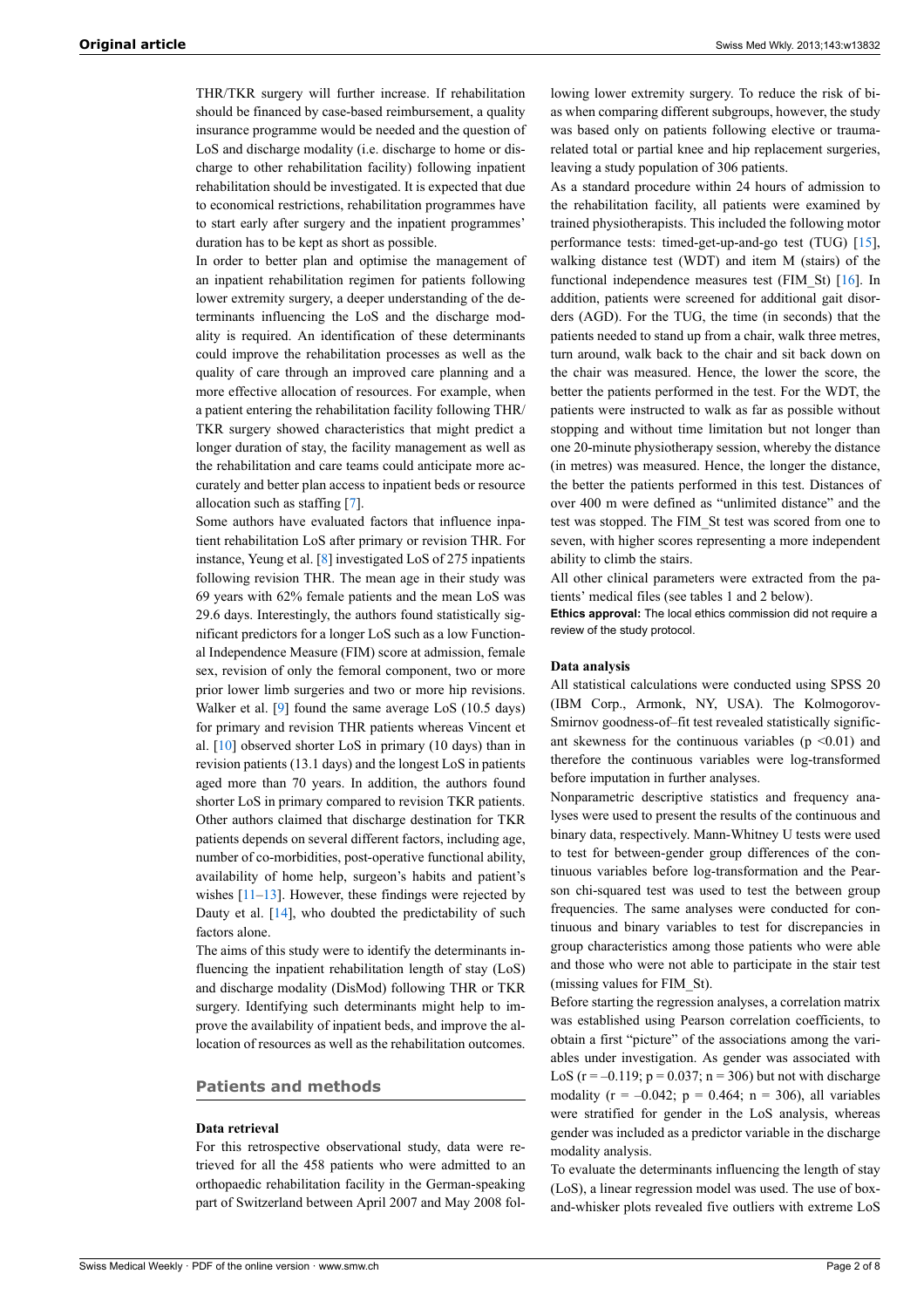values up to 90 days. To explore the sensitivity of the LoS regression model to the effect of such outliers, the procedure was repeated after excluding these extreme values. After forcing all abstracted variables in the exploratory models, a backward procedure was used, which meant that predictors with p-values of more than 0.25 were excluded from the models during the consecutive steps.

Due to a classification problem of the FIM\_St variable, only the nonmotor performance test determinants of discharge modality (DisMod) were analysed using logistic regression with the same backwards procedure as described above.

To gain a better knowledge about the association between the motor performance tests at admission and DisMod, receiver operating characteristic (ROC) curves were established. Based on the optimal cut-off value of the most accurate motor performance test, its data distribution was dichotomised in order to calculate the odds ratio (OR) as well as the positive (PPV) and negative predictive values (NPV). While sensitivity and specificity are test characteristics, the PPV and NPV are of more clinical interest in context of this study.

The significance level for several statistical analyses was set at the 5% probability of error level.

# **Results**

# **Descriptive statistics and between gender group comparisons**

The median age of the 185 female patients was 2.7 years higher than the 121 male patients ( $p = 0.049$ ). In addition, the male patients were discharged 1.5 days earlier from the rehabilitation facility ( $p = 0.019$ ), performed significantly better in the TUG ( $p = 0.011$ ) at admission and tended to

perform better on the FIM\_St ( $p = 0.078$ ) compared with the female patients (table 1). There were no gender differences in participation rates for the motor performance tests at admission to the rehabilitation facility (WDT =  $97.5\%$ ; TUG =  $89\%$ ; FIM St = 79%). No discrepancies in group characteristics were found among females with  $(n = 146)$ and without  $(n = 39)$  FIM St values. Among males with  $(n = 98)$  and without  $(n = 23)$  FIM St values, significant differences were found for the characteristics TRAUMA  $(p = 0.038)$ , EmTHR  $(p = 0.038)$  and REV  $(p = 0.007)$ .

Table 2 shows the frequencies (in %) of the binary data for the female and male groups. The frequency of the "discharged to home" modality after inpatient rehabilitation was similar in both gender groups ( $p = 0.463$ ).



#### **Figure 1**

Receiver operating characteristic (ROC) curves for the motor tests at admission. Point "A" depicts the optimal cut-off value of 27 metres for dichotomisation of WDT.

FIM St = functional independence measures score for stair climbing; TUG = timed-get-up-and-go test at admission; WDT = walking distance at admission

| Table 1: Descriptive statistics and between gender group comparisons (Mann-Whitney U test) for the nonlog-transformed continuous variables. |         |        |            |      |            |      |                   |            |            |          |
|---------------------------------------------------------------------------------------------------------------------------------------------|---------|--------|------------|------|------------|------|-------------------|------------|------------|----------|
| <b>Variables</b>                                                                                                                            | Units   | Female |            |      |            | Male |                   |            | p-value    |          |
|                                                                                                                                             |         | n      | Median P25 |      | <b>P75</b> | n    | Median            | <b>P25</b> | <b>P75</b> |          |
| Age at admission $(Aqe)^1$                                                                                                                  | Years   | 185    | 78.5       | 71.2 | 83.7       | 121  | 75.8              | 66.8       | 81.0       | $0.049*$ |
| Length of stay at the rehabilitation facility $(LoS)^T$                                                                                     | Days    | 185    | 20.4       | 15.0 | 22.0       | 121  | 19.0              | 15.0       | 22.0       | $0.019*$ |
| Time between surgery and admission to rehabilitation facility<br>$(TtoA)^1$                                                                 | Days    | 185    | 10.0       | 8.0  | 13.0       | 121  | 10.0 <sub>1</sub> | 8.0        | 13.0       | 0.969    |
| Number of comorbidities (COM) <sup>1</sup>                                                                                                  |         | 185    | 5.0        | 4.0  | 6.0        | 121  | 6.0               | 4.0        | 7.0        | 0.238    |
| Walking distance at admission (WDT) <sup>1</sup>                                                                                            | Metres  | 182    | 50.0       | 20.0 | 100.0      | 117  | 60.0              | 30.0       | 120.0      | 0.270    |
| Timed-up-and-go test at admission (TUG) <sup>1</sup>                                                                                        | Seconds | 166    | 34.0       | 23.0 | 47.0       | 107  | 28.0              | 20.0       | 42.0       | $0.011*$ |
| Functional independence measures score for stair climbing<br>$(FIM St)^T$                                                                   |         | 146    | 1.0        | 1.0  | 5.0        | 98   | 2.0               | 1.0        | 5.8        | 0.078    |
| indicates variables that were log-transformed for further analyses; * indicates statistically significant differences (p <0.05)             |         |        |            |      |            |      |                   |            |            |          |

| Table 2: Frequencies and between group comparisons (Pearson's chi-squared test) for the binary variables that were valued "1". |                                                                       |                |              |         |  |  |  |
|--------------------------------------------------------------------------------------------------------------------------------|-----------------------------------------------------------------------|----------------|--------------|---------|--|--|--|
| <b>Variables</b>                                                                                                               | <b>Values</b><br>Frequency (%)                                        |                |              | p-Value |  |  |  |
|                                                                                                                                |                                                                       | <b>Females</b> | <b>Males</b> |         |  |  |  |
| Discharge modality (DisMod)                                                                                                    | $=$ discharge to home; $0 =$ discharge to<br>supported living setting | 90.3           | 87.6         | 0.463   |  |  |  |
| Surgery due to trauma (TRAU)                                                                                                   | $=$ yes; $0 =$ no                                                     | 23.2           | 14.9         | 0.074   |  |  |  |
| Multitrauma (MTRAU)                                                                                                            | $=$ yes; $0 =$ no                                                     | 2.7            | 1.7          | 0.544   |  |  |  |
| Revision surgery (REV)                                                                                                         | $=$ yes; $0 =$ no                                                     | 16.8           | 20.7         | 0.401   |  |  |  |
| Elective total knee replacement (ETKR)                                                                                         | $=$ yes; $0 =$ no                                                     | 36.8           | 35.5         | 0.829   |  |  |  |
| Elective total hip replacement (ETHR)                                                                                          | $=$ yes; $0 =$ no                                                     | 39.5           | 49.6         | 0.081   |  |  |  |
| Emergency total hip replacement (EmTHR)                                                                                        | $=$ yes; $0 =$ no                                                     | 23.8           | 14.9         | 0.058   |  |  |  |
| Additional gait disorders (AGD)                                                                                                | $=$ yes; $0 =$ no                                                     | 13.5           | 11.6         | 0.619   |  |  |  |
| * indicates statistically significant differences (p < 0.05)                                                                   |                                                                       |                |              |         |  |  |  |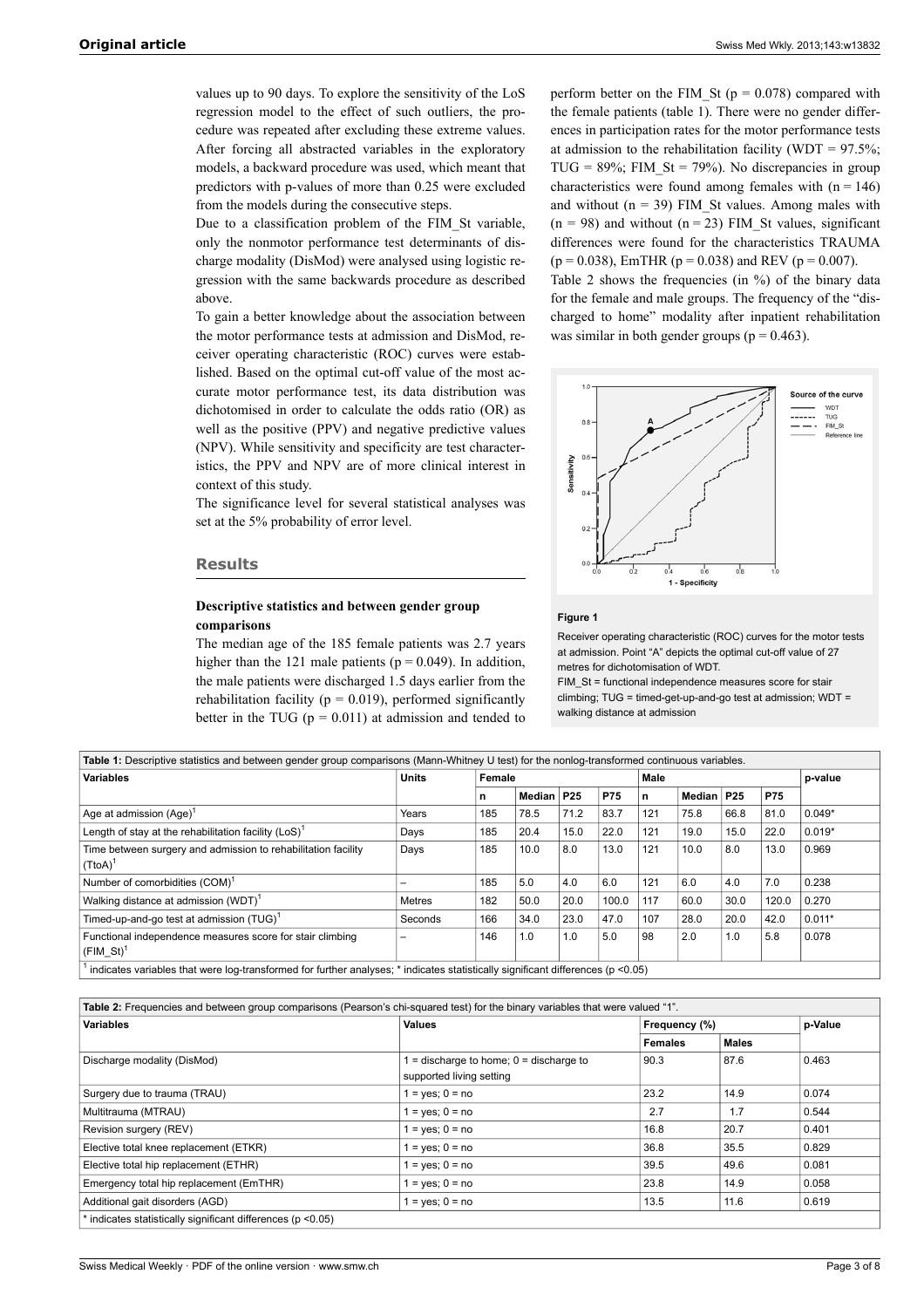# **Analysis of the determinants influencing length of stay (LoS)**

When all 12 variables were forced into the explorative regression analysis, significant models ( $p \le 0.001$ ) were obtained with  $R^2 = 0.24$  (SE = 0.24) and  $R^2 = 0.32$  (SE = 0.27) in female and male samples, respectively.

The backward procedure, eliminating predictors with pvalues of more than 0.25 from the forced explanatory regression equations resulted after seven and six steps, respectively, in simplified models (table 3). Several motor performance tests conducted at the time of admission were important predictors in the female and male simplified models. A sensitivity analysis to test the robustness of the models against outliers revealed no changes after excluding the extreme values.

# **Analysis of the determinants influencing discharge modality (DisMod)**

When all non-motor performance test variables were forced into the explorative logistic regression analysis, a significant model ( $p \le 0.001$ ) was obtained with Nagelkerke  $R<sup>2</sup> = 0.21$  and an ability to correctly classify the cases in 90%. The simplified model, established after the backward procedure in 2 steps, was able to keep the classification capacity of 90% (table 3).

Figure 1 depicts the ROC curves for the motor performance test variables in relation to DisMod. From the three motor performance tests, the walking distance test (WDT) appeared to have the best predictive characteristics for DisMod (area under curve =  $0.822$ ; p < 0.001). Therefore, the WDT data were dichotomised into the categories "poor" and "good" using a cut-off value of 27 metres (point "A") and expressed as a new variable (WDT\_dich).

Table 4 displays the frequency distribution for the variables WDT dich and DisMod. Sensitivity and specificity for WDT dich were  $73.2\%$  (95%CI = 67.4%–78.2%) and 70.3% (95%CI = 49.7%–85.5%) respectively. The OR for WDT dich was  $6.47$  (95%CI = 5.60–7.34) and the PPV and NPV were 96% (95%CI = 92.3%–98.2%)and 21%  $(95\%CI = 13.2\% - 30.6\%)$  respectively. Test accuracy, defined as the ratio of the sum of the true positives and true negatives to the grand total, was 73% for the walking distance test.

# **Discussion**

The aims of this retrospective study were to identify determinants influencing the inpatient rehabilitation length of stay (LoS) and discharge modality (DisMod) following THR or TKR surgery.

It was demonstrated that male patients tended to be discharged 1.5 days earlier from the rehabilitation facility and performed better overall in the motor performance tests at admission (WDT, TUG and FIM\_St) than their female counterparts. Trauma and emergency THR surgery tended to be more frequent in females, whereas elective THR surgery tended to be more frequent in males. The frequency of patients that were discharged to home after inpatient rehabilitation was similar in both gender groups (about 90%).

Motor performance test scores were available from 146 (FIM\_St) to 182 (WDT) female patients and from 98 (FIM\_St) to 117 (WDT) male patients (see table 1). Due to the large number of missing values for FIM\_St, this variable was used to control for possible discrepancies in the predictive characteristics among the patients who were able to participate and those who were not able to participate in the FIM\_St test at admission. No group differences were found for the females, while only three of the twelve characteristics were found to be different for the males, suggesting that the missing values did not bias the current analyses.

The first-step linear regression model was based on all predictor variables, whereas the logistic regression model was solely based on the clinical parameters that were extracted from the patients' medical files (i.e. no motor performance test scores were imputed in this model). The large number of participants guaranteed that the models were in agreement with the recommendations for good practice in regression analysis, in that less than 10% of the number of subjects might be predictors in the linear model while the number of predictors in the logistic equation should not be more than 10% of the cases [[17](#page-5-15)].

| Table 3: Explorative regression formulae to predict length of stay (LoS) in female and male patients and discharge modality (DisMod) in both genders.                                      |             |                                                                                                              |                                         |           |            |  |
|--------------------------------------------------------------------------------------------------------------------------------------------------------------------------------------------|-------------|--------------------------------------------------------------------------------------------------------------|-----------------------------------------|-----------|------------|--|
| Variable                                                                                                                                                                                   | Gender      | <b>Regression formulae</b>                                                                                   | $R^2$                                   | <b>SE</b> | p-value    |  |
| Length of stay at the<br>rehabilitation facility (LoS)                                                                                                                                     | Female      | $Ln(LoS) = 2.51 + 0.09xE mTHR + 0.09xLn(TtoA) + 0.10xLn(TUG) - 0.22$<br>$0.04xLn(WDT) - 0.05xLn(FIM St)$     |                                         | 0.23      | $< 0.001*$ |  |
|                                                                                                                                                                                            | Male        | $Ln(LoS) = 0.96 + 0.92xAGD + 0.29xMTRAU + 0.44xLn(AGE) +$<br>$0.09xLn(TUG) - 0.05xLn(WDT) - 0.08xLn(FIM St)$ | 0.31                                    | 0.27      | $< 0.001*$ |  |
| Discharge modality (DisMod)                                                                                                                                                                | <b>Both</b> | DisMod = 3.18 - 1.30xLn(COM) - 1.07xAGD + 1.39xREV +<br>1.59xETHR + 1.06xETKR                                | $\sqrt{ }$ Nagelkerke $R^2$<br>$= 0.20$ |           | $< 0.001*$ |  |
| $*$ indicates atotictically ejenificant model (n $\times$ 0.001); EmTUD = emergency total bin repleasment; Tto A = time between euroop urgeny and edmination to rebeblitation feelity; TUC |             |                                                                                                              |                                         |           |            |  |

indicates statistically significant model (p <0.001); EmTHR = emergency total hip replacement; TtoA = time between surgery and admission to rehabilitation facility; TUG = timed-get-up-and-go test at admission; WDT = walking distance at admission; FIM\_St = functional independence measures score for stair climbing; AGD = additional gait disorders; MTRAU = multitrauma; AGE = age at admission; COM = number of comorbidities; REV = revision surgery; ETHR = elective total hip replacement; ETKR = elective total knee replacement

| Table 4: Contingency table of the dichotomised walking distance at admission (WDT dich) and discharge modality (DisMod). |                                       |                                                       |       |  |  |  |
|--------------------------------------------------------------------------------------------------------------------------|---------------------------------------|-------------------------------------------------------|-------|--|--|--|
|                                                                                                                          | Discharge to "home"<br>$(DisMod = 1)$ | <b>Discharge to "other setting"</b><br>$(DisMod = 0)$ | Total |  |  |  |
| Walking distance at admission categorised as "good" (WDT dich = 1)                                                       | 199                                   |                                                       | 207   |  |  |  |
| Walking distance at admission categorised as "poor" (WDT dich = 0)                                                       | 73                                    | 19                                                    | 92    |  |  |  |
| Total                                                                                                                    | 272                                   | 27                                                    | 299   |  |  |  |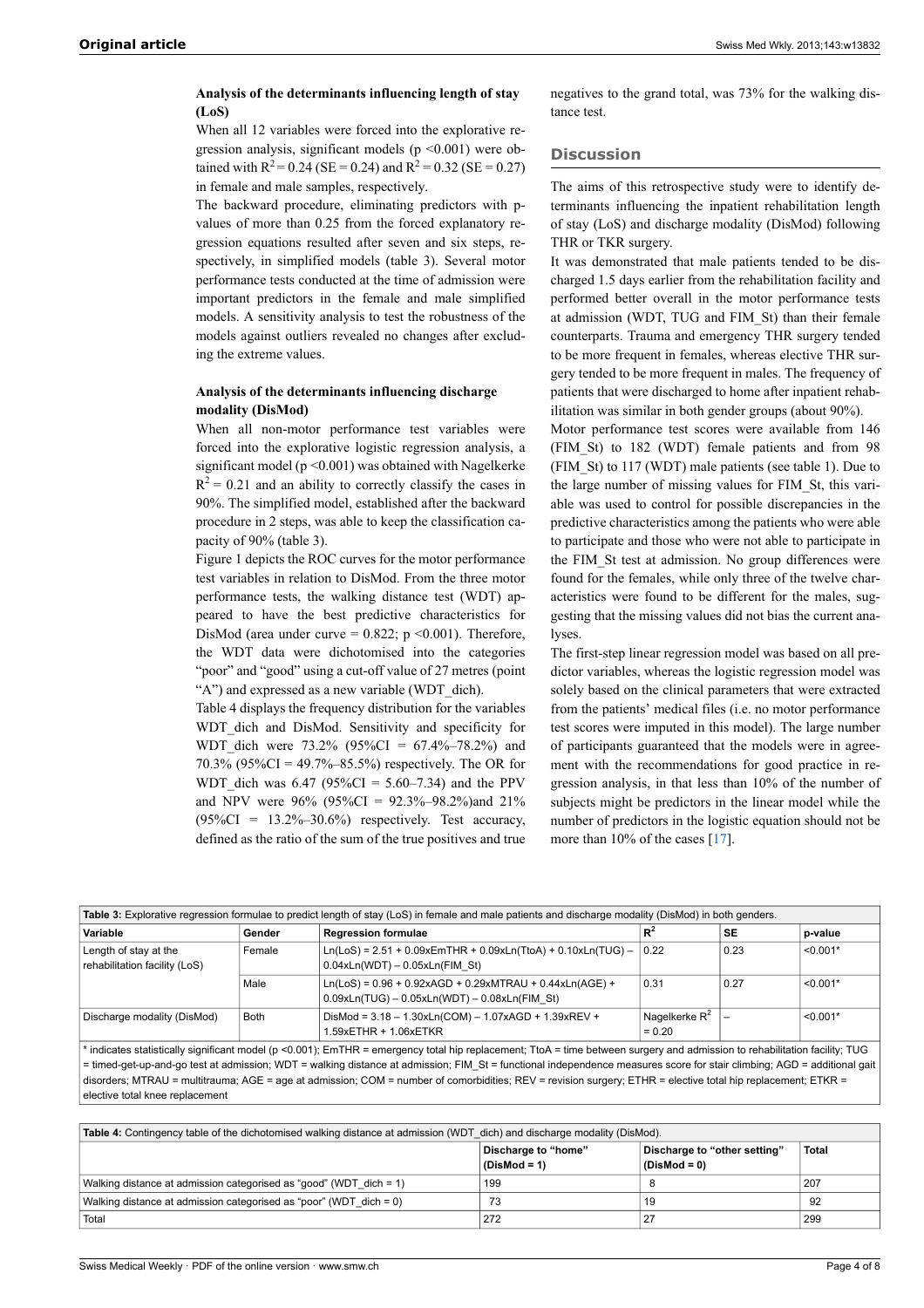**Length of stay (LoS) and discharge modality (DisMod)**

Female gender was previously shown to be an important confounder when modelling the LoS of inpatient rehabilitation following revision THR surgery [[8](#page-5-7)]. In the current study, LoS was significantly correlated with gender and, therefore, modelling was stratified for female and male patients.

The motor performance tests at admission to the rehabilitation facility were found to be important predictors for LoS in both gender groups, suggesting that performing well on these tests was associated with a shorter LoS.

Females who required more time between surgery and admission to the rehabilitation facility as well as females who had emergency THR surgery were shown to be at risk for a longer LoS. Predictors for a longer LoS among male patients were a higher age at admission and whether they were suffering from multi-trauma or presented additional gait disorders.

The predictability of the model for LoS established in the present study was comparable with the results of Yeung et al. [\[8\]](#page-5-7). In their retrospective study on factors influencing inpatient rehabilitation LoS following revision THR surgery, data for 275 patients were included (mean LoS = 29.6 days). The researchers used linear regression models with forward including of the variables that were significant at the 10% level of probability of error. Their final model explained 28% of variance in inpatient LoS, including the following eight predictors: gender, revision surgery, motor FIM scores at admission, age, weight bearing restriction at admission, haemoglobin level at admission, complications and days after surgery at the time of admission. The mean LoS in the current study was  $19.8 \pm 7.6$  days and the models explained 22% of the LoS variance in the female and 31% in the male groups. Moreover, similar predictor variables were included such as motor performance tests, complications (e.g. additional gait disorders, number of comorbidities) and the time between surgery and admission to the rehabilitation facility.

The most important predictor in the model by Yeung et al. [\[8\]](#page-5-7) was the motor FIM score at admission (standardised  $beta = -0.31$ ). Lower FIM scores indicated lower functional motor capacity and more dependence in basic functional activities. Hence, on average the patients with higher motor FIM scores had a shorter LoS. This finding is consistent with the important influence of the WDT, TUG and FIM St (with standardised beta's ranging from  $-0.20$  to 0.18 in females and –0.22 to 0.14 and males respectively) in the current models for both gender groups. The observation that a good motor performance capacity at admission to the rehabilitation facility was associated with a reduced LoS might be of uppermost importance. Therefore, it could be argued that an intensive physiotherapy intervention prior to a THR or TKR surgery might lead to an increased post-operative motor performance condition and hence in a decreased LoS at the rehabilitation facility and in significant savings of different resources.

The functional benefit of a comprehensive 3-week inpatient rehabilitation programme was previously demonstrated using the Western Ontario and McMaster Universities Arthritis Index (WOMAC) for pain, stiffness and function [\[18](#page-5-16), [19\]](#page-6-0). Further research should examine whether

different intervention strategies in patients with low motor performance capacity at admission would shorten the LoS of inpatient rehabilitation following THR or TKR surgery. Along with Yeung et al.'s LoS prediction model [[8](#page-5-7)], the current study also included age as a predictor in the male LoS equation, suggesting that substantially slower bed flow and higher costs might be expected in rehabilitation facilities with a higher number of older males.

The logistic regression model showed that there were important non-motor performance test based predictors for DisMod. The number of co-morbidities and the presence of additional gait disorders were suggested to be risk factors for a discharge to a supported living setting. Patients following elective or revision THR/TKR surgery had on average a more positive prognosis to be discharged to home.

The calculation of the OR for the categorised walking distance test at admission (WDT\_dich) indicated that patients who performed "good" on the test (>27 metres) had about 6.5 times higher odds to discharge to home as compared to those who scored "poor".

About 10% of the patients that were admitted to the rehabilitation facility following THR/TKR surgery did not discharge to home. To be discharged to a supported living setting might be a drastic change in the way of living for these patients. Therefore, the possibility to predict the discharge modality based on the outcome of a motor performance test might be of high importance. The PPV for WDT dich, predicting a discharge to home given the condition that the patient scored "good" on the test at admission was 96%. The NPV, predicting a discharge to a supported living setting given a "poor" test result at admission, was 21%. Such information could be important from a patient's perspective. In the context of patient communication, a statement such as "from 100 patients who were able to walk more than 27 metres at admission, about 96 were likely to discharge to home after rehabilitation" could be motivating. The walking distance test accuracy (73%) and its area under the ROC curve (0.822) suggested good to very good discrimination power of this test.

Sensitivity and specificity represent specific test characteristics and might therefore be of minor interest for the clinical interpretation of the current results.

Costs-efficiency comparisons between rehabilitation programmes at nursing facilities, inpatient rehabilitation facilities and at home revealed higher costs for inpatient rehabilitation facilities but a shorter duration and better outcomes [[4](#page-5-3), [20–22](#page-6-1)]. The question, however, of whether decreasing LoS would lead to overall cost savings, remains unclear and is beyond the scope of this paper.

Furthermore, in the Swiss healthcare context, discharging home might not lead to savings of resources *per se*. The costs for professional nursing support at home might outweigh the cost savings of living at home. For instance, from the perspective of a Swiss health insurance company, it might be preferable to discharge an older THR/TKR patient with severe additional gait disorders and comorbidities to a supported living setting.

## **Strengths and limitations**

The strengths of this paper are the inclusion of a large sample, validity-proven and easy-to-conduct motor per-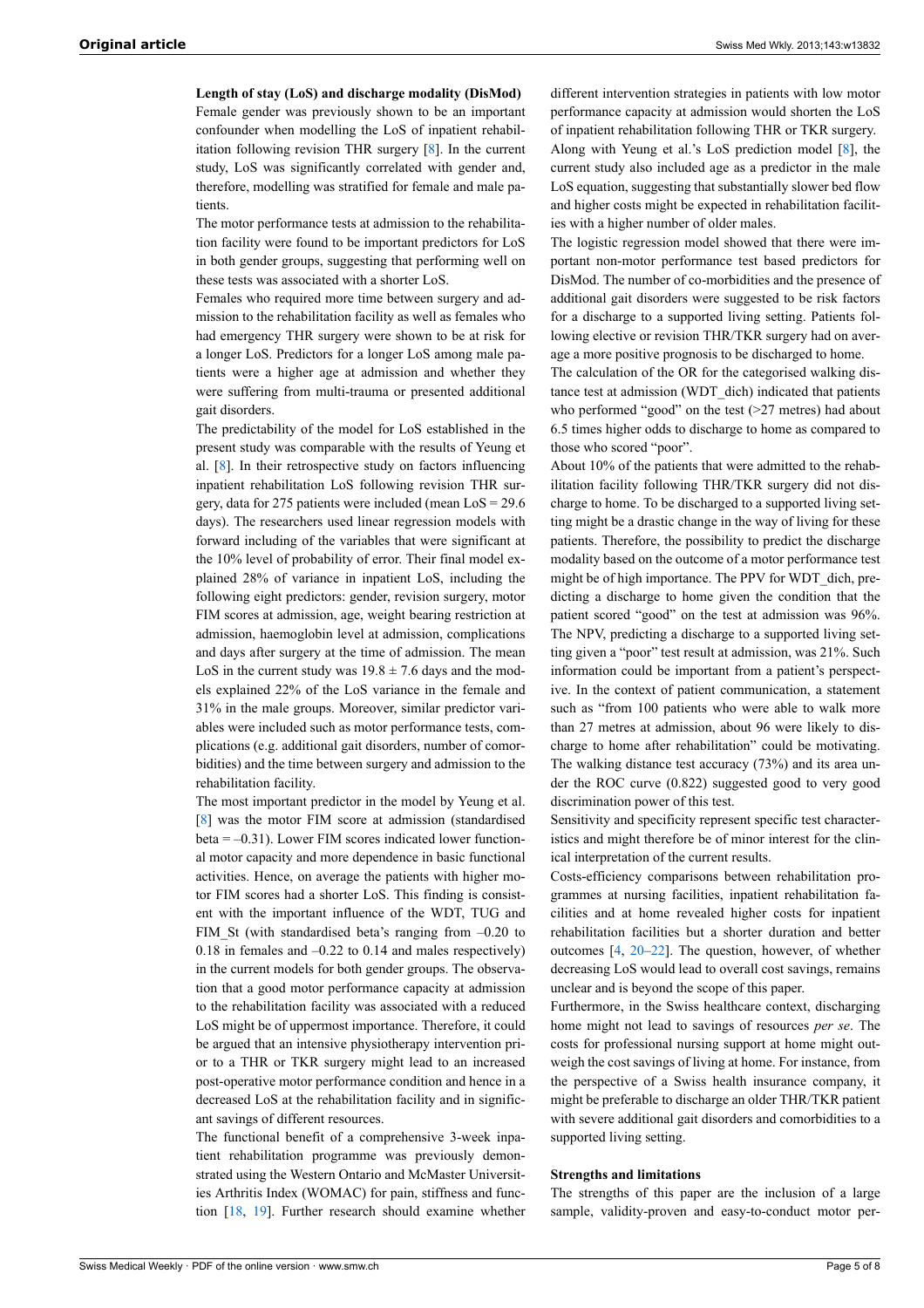<span id="page-5-2"></span><span id="page-5-1"></span><span id="page-5-0"></span>formance tests as predictors, the standardisation of the setting (same rehabilitation facility and same (trained) observers) and the possible practical implications of the results. However, the following limitations have to be considered. By focusing on length of stay and discharge modality (important factors in the context of resource allocation), other potential outcomes such as functionality, pain or quality of life were not considered in this study. Although this study describes a sample with a rather homogenous condition (i.e. THR or TKR), the observed standard errors of the predictions point to uncertainty. This could be partially explained by the fact that LoS and DisMod seemed to be related to many patient and nonpatient factors. The retrospective nature of the study design was considered another limitation, making it impossible to include additional interesting variables in the analysis. For example, the impact of body-mass index, socioeconomic status or types of comorbidities such as osteoporosis and upper limb impairments was not controlled for. Other limitations include the facts that all measurements were conducted before the introduction of the DRGs in Switzerland and that several data were collected from only one inpatient rehabilitation facility. Although there were no geographical limitations for the patients admitted to the facility, the majority stemmed from the German-speaking part of Switzerland. These factors might limit the external validity of this study. However, although multiple factors might affect LoS and DisMod, the models presented explained between 20% and 31% of the dependent variables' variances, reflecting the depth of the predictors included in the exploratory regression equations. These results add valuable information to the existing knowledge on designing prospective studies to investigate the determinants of LoS and DisMod in the future.

# <span id="page-5-8"></span><span id="page-5-7"></span><span id="page-5-6"></span><span id="page-5-5"></span><span id="page-5-4"></span><span id="page-5-3"></span>**Conclusion**

<span id="page-5-11"></span><span id="page-5-10"></span><span id="page-5-9"></span>In conclusion, predictors influencing length of stay and discharge modality of inpatient rehabilitation following knee and hip replacement surgery were investigated. Using simplified models including five to six easy-to-gather and noninvasive variables, 22% (in females) and 31% (in males) of the variance of LoS and 20% (both females and males) of the variance of discharge modality could thereby be explained. Patients with good motor performance ability (i.e. high WDT and/or low TUG and/or high FIM St scores) at admission to inpatient rehabilitation discharged earlier compared with patients with lower motor ability at admission. Similarly, based on the calculated OR, it can be concluded that "good" performers on the walking distance test at admission were more likely to be discharged home. These findings might be of interest for preoperative physiotherapeutic interventions and might help to improve the care planning and more accurately predict the access to inpatient beds as well as the allocation of resources.

<span id="page-5-16"></span><span id="page-5-15"></span><span id="page-5-14"></span><span id="page-5-13"></span><span id="page-5-12"></span>**Acknowledgment:** The authors would like to thank Prof. Marcel Zwahlen, PhD from the Institute of Social and Preventive Medicine (ISPM) at the University of Bern in Switzerland for his statistical advice and Leila Sadeghi, PhD from the Section of Health at the Bern University of Applied

Sciences for proof-reading and U. Steiger, MD, of the Berne Rehabilitation Centre (BRH) for providing the data. **Funding / potential competing interests:** No financial support and no other potential conflict of interest relevant to this article were reported.

*Correspondence: Amir Tal-Akabi, BPT, PhD, Berner Fachhochschule, Fachbereich Gesundheit, Murtenstrasse 10, CH-3008 Bern, Switzerland, [amir.tal\[at\]bfh.ch](mailto:amir.tal@bfh.ch)*

# **References**

- 1 OECD. Hip and knee replacement. Health at a Glance 2011: OECD Indicators: OECD Publishing; 2011.
- 2 Lübbeke A, Garavaglia G, Barea C, Hoffmeyer P. Why do we need hospital-based registries? The Geneva Hip Arthroplasty Registry Geneva: Division of Orthopaedics and Trauma Surgery, Geneva University Hospitals, Geneva, Switzerland; 2010.
- 3 Tian W, DeJong G, Brown M, Hsieh CH, Zamfirov ZP, Horn SD. Looking upstream: factors shaping the demand for postacute joint replacement rehabilitation. Arch Phys Med Rehabil. 2009;90(8):1260–8.
- 4 Tian W, DeJong G, Horn SD, Putman K, Hsieh CH, DaVanzo JE. Efficient rehabilitation care for joint replacement patients: skilled nursing facility or inpatient rehabilitation facility? Med Decis Making. 2012;32(1):176–87.
- 5 OECD. Average length of stay in hospitals. Health at a Glance 2011: OECD Indicators: OECD Publishing; 2011.
- 6 Theurl E, Winner H. The impact of hospital financing on the length of stay: evidence from Austria. Health Policy. 2007;82(3):375–89.
- 7 Capuano T, MacKenzie R, Pintar K, Halkins D, Nester B. Complex adaptive strategy to produce capacity-driven financial improvement. J Healthc Manag. 2009;54(5):307–18; discussion 318-309.
- 8 Yeung SM, Davis AM, Soric R. Factors influencing inpatient rehabilitation length of stay following revision hip replacements: a retrospective study. BMC Musculoskelet Disord. 2010;11:252.
- 9 Walker WC, Keyser-Marcus LA, Cifu DX, Chaudhri M. Inpatient interdisciplinary rehabilitation after total hip arthroplasty surgery: a comparison of revision and primary total hip arthroplasty. Arch Phys Med Rehabil. 2001;82(1):129–33.
- 10 Vincent KR, Vincent HK, Lee LW, Weng J, Alfano AP. Outcomes after inpatient rehabilitation of primary and revision total hip arthroplasty. Arch Phys Med Rehabil. 2006;87(8):1026–32.
- 11 Fisher DA, Trimble S, Clapp B, Dorsett K. Effect of a patient management system on outcomes of total hip and knee arthroplasty. Clin Orthop Relat Res. 1997(345):155–60.
- 12 Mahomed NN, Koo Seen Lin MJ, Levesque J, Lan S, Bogoch ER. Determinants and outcomes of inpatient versus home based rehabilitation following elective hip and knee replacement. J Rheumatol. 2000;27(7):1753–8.
- 13 Oldmeadow LB, McBurney H, Robertson VJ. Hospital stay and discharge outcomes after knee arthroplasty: implications for physiotherapy practice. Aust J Physiother. 2002;48(2):117–21.
- 14 Dauty M, Smitt X, Menu P, Dubois C. Which factors affect the duration of inpatient rehabilitation after total knee arthroplasty in the absence of complications? Ann Phys Rehabil Med. 2009;52(3):234–45.
- 15 Podsiadlo D, Richardson S. The timed "Up & Go": a test of basic functional mobility for frail elderly persons. J Am Geriatr Soc. 1991;39(2):142–8.
- 16 Ravaud JF, Delcey M, Yelnik A. Construct validity of the functional independence measure (FIM): questioning the unidimensionality of the scale and the "value" of FIM scores. Scand J Rehabil Med. 1999;31(1):31–41.
- 17 Kirkwood B, Sterne J. Essential Medical Statistics (Essentials). 2nd ed. Malden, MS, USA: Blackwell Science Inc.; 2003.
- 18 Tal-Akabi A, Steiger U. Long-Term Functional Effects of High Intensity Resistance Training of Nonoperated Limb in Elderly after Hip or Knee Surgery. physioscience. 2010;6:21–6.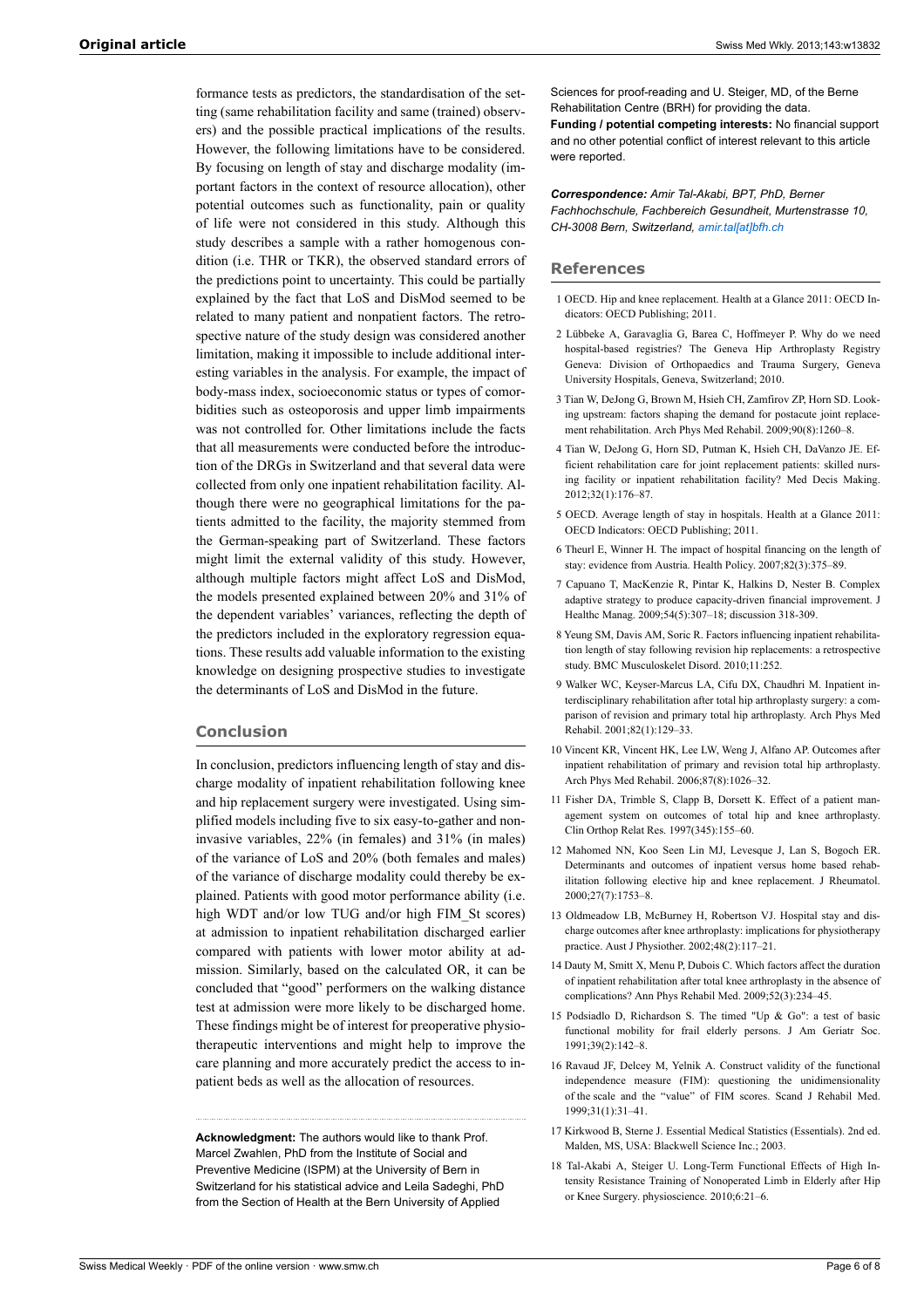- <span id="page-6-0"></span>19 Tal-Akabi A, Steiger U, Villiger PM. Neuromuscular adaptation to early post-operative, high-intensity, short resistance training of non-operated lower extremity in elderly patients: a randomized controlled trial. J Rehabil Med. 2007;39(9):724–9.
- <span id="page-6-1"></span>20 Herbold JA, Bonistall K, Walsh MB. Rehabilitation following total knee replacement, total hip replacement, and hip fracture: a case-controlled comparison. J Geriatr Phys Ther. 2011;34(4):155–60.
- 21 Munin MC, Putman K, Hsieh CH, et al. Analysis of rehabilitation activities within skilled nursing and inpatient rehabilitation facilities after hip replacement for acute hip fracture. Am J Phys Med Rehabil. 2010;89(7):530–40.
- 22 DeJong G, Tian W, Smout RJ, et al. Long-term outcomes of joint replacement rehabilitation patients discharged from skilled nursing and inpatient rehabilitation facilities. Arch Phys Med Rehabil. 2009;90(8):1306–16.